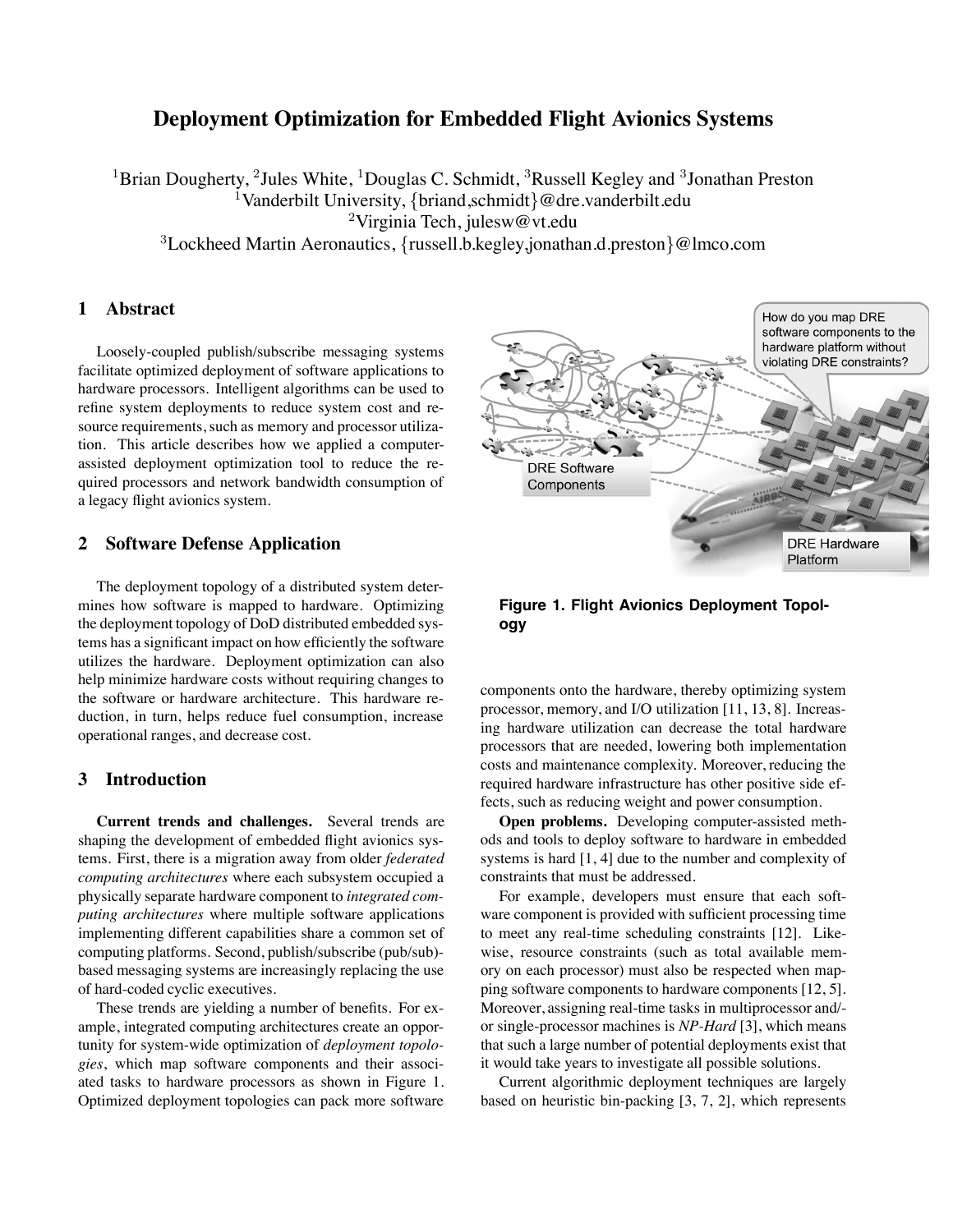the software tasks as*items* that take up a set amount of space and hardware processors as *bins* that provide limited space. Bin-packing algorithms try to place all the items into as few bins as possible without exceeding the space provided by the bin in which they are placed. These algorithms use a heuristic, such as sorting the items based on sized and placing them in the first bin they fit in, to reduce the number of solutions that are considered and avoid exhaustive solution space exploration.

Conventional bin-packing deployment techniques take a one-dimensional view of deployment problems by just focusing on a single deployment concern at a time. Example concerns include resource constraints, scheduling constraints, or fault-tolerance constraints. In production flight avionics systems, however, deployments must meet combinations of these concerns simultaneously.

**Solution approach**  $\Rightarrow$  **Computer-assisted deployment optimization.** This paper describes and validates a This paper describes and validates and method and tool called *ScatterD* that we developed to perform computer-assisted deployment optimization for flight avionics systems. The ScatterD model-driven engineering [10] deployment tool implements the *Scatter Deployment Algorithm* , which combines heuristic bin-packing with optimization algorithms, such as genetic algorithms [6] or particle swarm optimization techniques [9] that use evolutionary or bird flocking behavior to perform blackbox optimization. This paper shows how flight avionics system developers have used ScatterD to automate the reduction of processors and network bandwidth in complex embedded system deployments.

The remainder of this article is organized as follows: Section 4 outlines a flight avionics deployment case study we use to motivate the challenges and solutions throughout the paper; Section 5 describes the challenges faced by developers when attempting to optimize a representative flight avionics deployment topology; Section 6 discusses the ScatterD tool for deployment optimization; Section 7 provides empirical results demonstrating the reductions in hardware footprint and network bandwidth consumption that ScatterD can produce; and Section 8 presents concluding remarks.

## **4 Modern Embedded Flight Avionics Systems: A Case Study**

Over the past 20 years, flight avionics systems have become increasingly sophisticated. Modern aircraft now depend heavily on software executing atop a complex embedded network for higher-level capabilities, such as more sophisticated flight control and advanced mission computing functions. To accommodate the increased amount of software required, avionics systems have moved from older federated computing architectures to integrated computing architectures that combine multiple software applications together on a single computing platform containing many software components.

The class of flight avionics system targeted by our work is a networked parallel message-passing architecture containing many computing nodes, as shown in Figure 2. At the individual node level, ARINC 653-compliant time and space partitioning separates the software applications into sets with compatible safety and security requirements. Inside a given time partition, the applications run within a hard real-time deadline scheduler that executes the applications at a variety of harmonic periods.

The integrated computing architecture shown in Figure 2 has benefits and challenges. Key benefits include better optimization of hardware resources and increased flexibility, which result in a smaller hardware footprint, lower energy use, decreased weight, and enhanced ability to add new software to the aircraft without updating the hardware. The key challenge, however, is increased system integration complexity. In particular, while the homogeneity of processors gives system designers a great deal of freedom allocating software applications to computing nodes, optimizing this allocation involves simultaneously balancing multiple competing resource demands.

For example, even if the processor demands of a pair of applications would allow them to share a platform, their respective I/O loads may be such that worst-case arrival rates would saturate the network bandwidth flowing into a single node. This problem is complicated for single-core processors used in current integrated computing architectures. Moreover, this problem is being exacerbated with the adoption and fielding of multi-core processors, where competition for shared resources expands to include internal buses, cache memory contents, and memory access bandwidth.

## **5 Deployment Optimization Challenges**

This section describes the challenges facing developers when attempting to create a deployment topology for a flight avionics system. The discussion below assumes a networked parallel message-passing architecture (such as the one described in Section 4). The goal is to minimize the number of required processors and the total network bandwidth resulting from communication between software tasks.

### 5.1 Challenge 1: Satisfying Ratemonotonic Scheduling Constraints Efficiently

In real-time systems, such as the embedded flight avionics case study from Section 4, either fixed priority scheduling algorithms, such as rate-monotonic (RM) scheduling,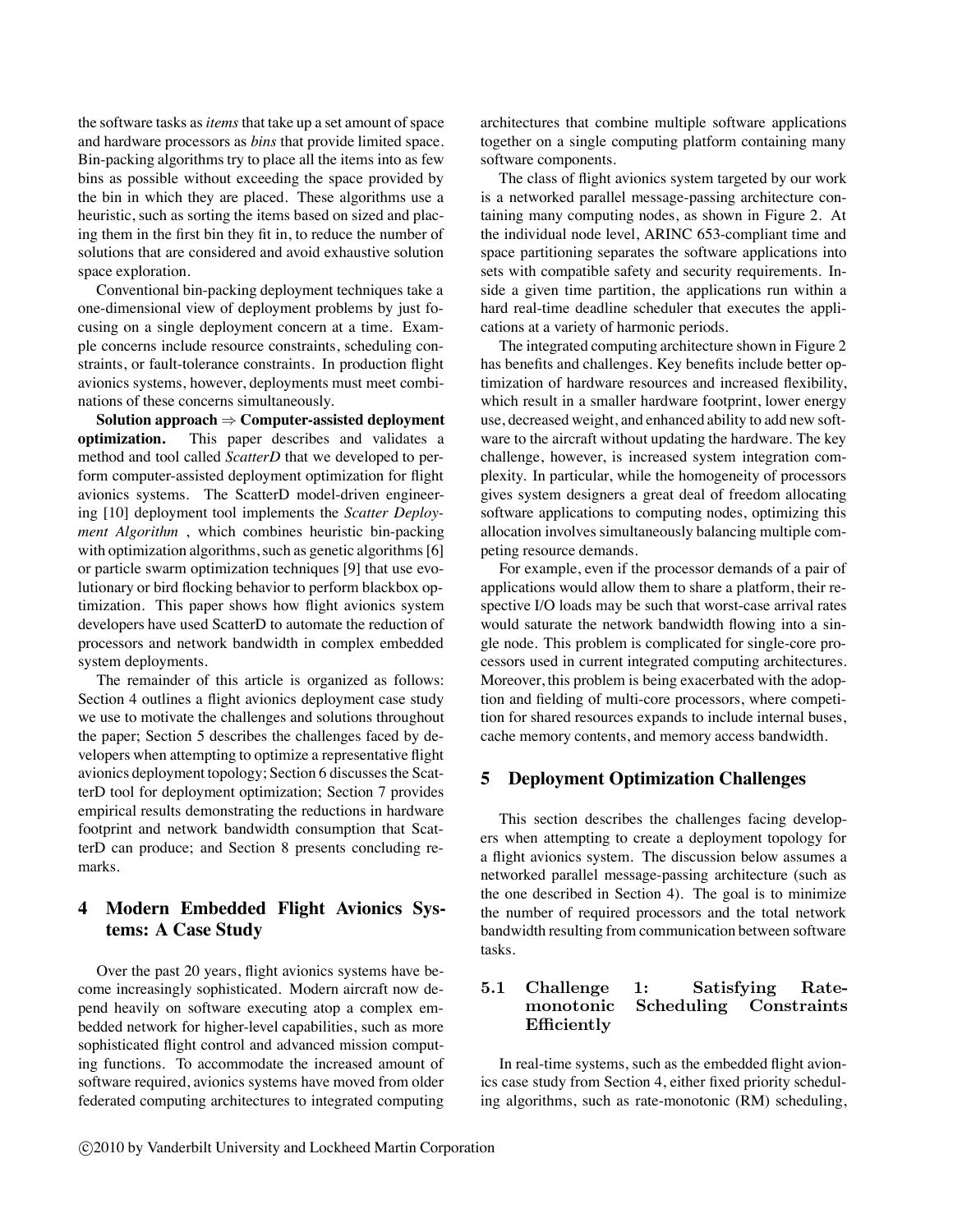

**Figure 2. An Integrated Computing Architecture for Embedded Flight Avionics**

or dynamic priority scheduling algorithms, such as earliestdeadline-first (EDF), control the execution ordering of individual tasks on the processors. The deployment topology must ensure that the set of software components allocated to each processor are schedulable and will not miss real-time deadlines. Finding a deployment topology for a series of software components that ensures schedulability of all tasks is called "multiprocessor scheduling" and is NP-Hard [3].

A variety of algorithms, such as bin-packing algorithm variations, have been created to solve the multiprocessor scheduling problem. A key limitation of applying these algorithms to optimize deployments is that bin-packing does not allow developers to specify which deployment characteristics to optimize. For example, bin-packing does not allow developers to specify an objective function based on the overall network bandwidth consumed by a deployment. We describe how ScatterD ensures schedulability in Section 6.1 and allows for complex objective functions, such as network bandwidth reduction.

## 5.2 Challenge 2: Reducing the Complexity of Memory, Cost, and Other Resource Constraints

Processor execution time is not the only type of resource that must be managed while searching for a deployment topology. Hardware nodes often have other limited but critical resources, such as main memory or core cache, necessary for the set of software components it supports to function. Developers must ensure that the components deployed to a processor do not consume more resources than are present.

If each processor does not provide a sufficient amount of resources to support all tasks on the processor, a task will not execute properly, resulting in a failure. Moreover, since each processor used by a deployment has a financial cost associated with it, developers may need to adhere to a global budget, as well as scheduling constraints. We describe how ScatterD ensures that resources constraints are satisfied in Section 6.2.

## 5.3 Challenge 3: Satisfying Complex Dynamic Network Resource and Topology Constraints

Embedded flight avionics systems must often ensure that not only processor resource limitations are adhered to, but network resources (such as bandwidth) are not overconsumed. The consumption of network resources is determined by the number of interconnected components that are not colocated on the same processor. For example, if two components are colocated on the same processor, they do not consume any network bandwidth.

Adding the consideration of network resources to deployment substantially increases the complexity of finding a software-to-hardware deployment topology mapping that meets requirements. The impact of the component's deployment on the network, however, cannot be calculated in isolation of the other components. The impact is determined by finding all other components that it communicates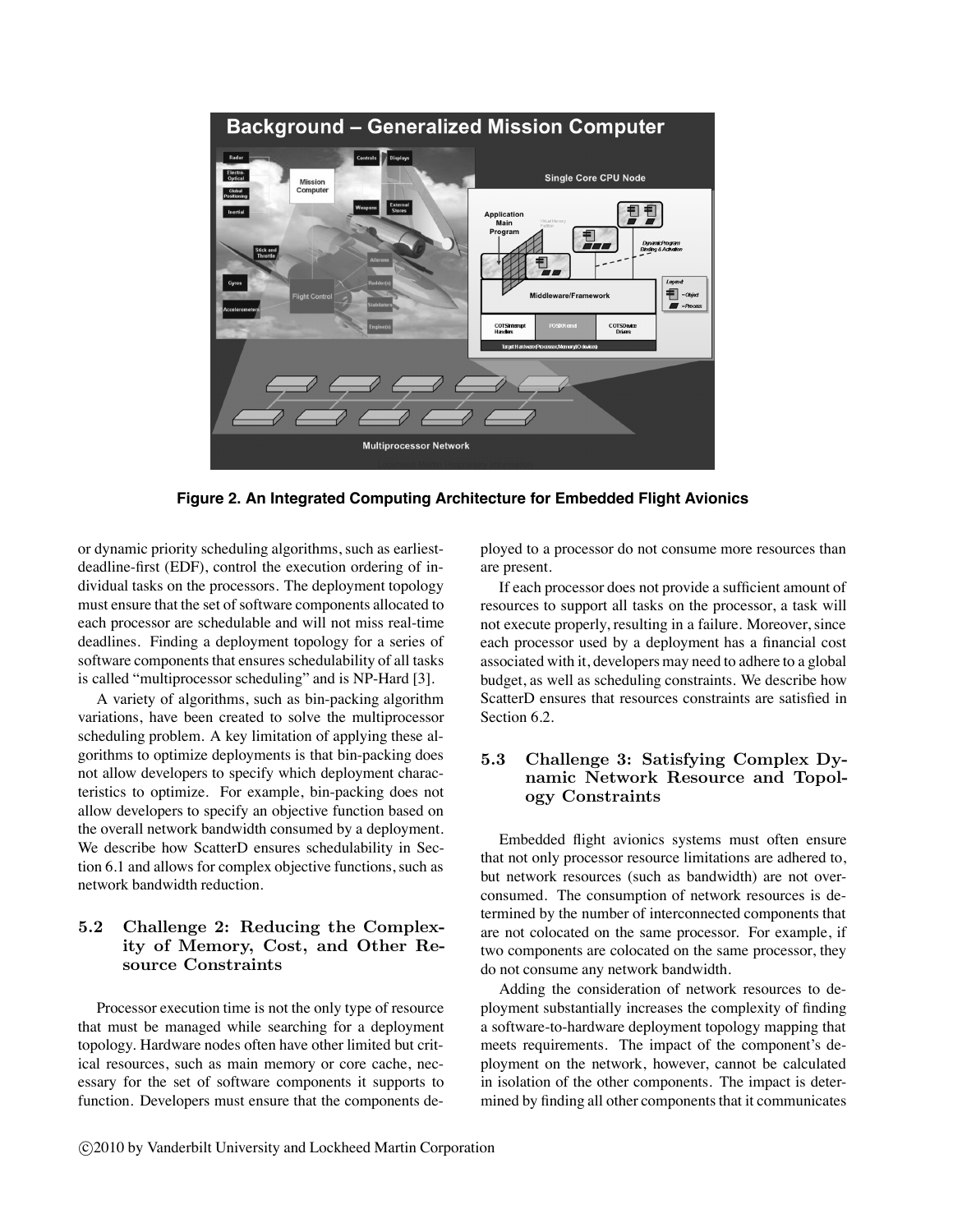with, determining if they are colocated, and then calculating the bandwidth consumed by the interactions with those that are not colocated. We describe how ScatterD helps minimize the bandwidth required by a system deployment in Section 6.3.

# **6 ScatterD: A Deployment Optimization Tool to Minimize Bandwidth and Processor Resources**

Heuristic bin-packing algorithms work well for multiprocessor scheduling and resource allocation. As discussed in Section 5, however, heuristic bin-packing is not effective for optimizing designs for certain system-wide properties, such as network bandwidth consumption, and hardware/software cost. *Metaheuristic* algorithms [6, 9] are a promising approach to optimize system-wide properties that are not easily optimized with conventional bin-packing algorithms. These types of algorithms evolve a set of potential designs over a series of iterations using techniques, such as simulated evolution or bird flocking. At the end of the iterations, the best solution(s) that evolved out from the group is output as the result.

Although metaheuristic algorithms are powerful, they have historically been hard to apply to large-scale production embedded systems since they typically perform poorly on problems that are highly constrained and have few correct solutions. Applying simulated evolution and bird flocking behaviors for these types of problems tend to randomly mutate designs in ways that violate constraints. For example, using an evolutionary process to splice together two deployment topologies is likely to yield a new topology that is not real-time schedulable.

Below we explain how ScatterD integrates the ability of heuristic bin-packing algorithms to generate correct solutions to scheduling and resource constraints with the ability of metaheuristic algorithms to flexibly minimize network bandwidth and processor utilization and address the challenges in Section 5.

## 6.1 Satisfying Real-time Scheduling Constraints with ScatterD

ScatterD ensures that the numerous deployment constraints (such as the real-time schedulability constraints described in Challenge 1 from Section 5.1) are satisfied by using heuristic bin-packing to allocate software tasks to processors. Conventional bin-packing algorithms for multiprocessor scheduling are designed to take as input a series of items (*e.g.*, tasks or software components), the set of resources consumed by each item (*e.g.*, processor and memory), and the set of bins (*e.g.*, processors) and their capacities. The algorithm outputs an assignment of items to bins (*e.g.*, a mapping of software components to processors).

ScatterD ensures schedulability of the flight avionics system discussed in Section 4 by using response-time analysis. The response time resulting from allocating a software task of the avionics system to a processor is analyzed to determine if a software component can be scheduled on a given processor before allocating its associated item to a bin. If the response time is fast enough to meet the realtime deadlines of the software task, the software task can be allocated to the processor.

### 6.2 Satisfying Resource Constraints with ScatterD

To ensure that other resource constraints (such as memory requirements described in Challenge 2 from Section 5.2) of each software task are met, we specify a capacity for each bin that is defined by the amount of each computational resource provided by the corresponding processor in the avionics hardware platform. Similarly, the resource demands of each avionics software task define the resource consumption of each item. Before an item can be placed in a bin, ScatterD verifies that the total consumption of each resource utilized by the corresponding avionics software component and software components already placed on the processor does not exceed the resources provided.

### 6.3 Minimizing Network Bandwidth and Processor Utilization with ScatterD

To address deployment optimization issues (such as those raised in Challenge 3 from Section 5.3), ScatterD uses heuristic bin-packing to ensure that schedulability and resource constraints are met. If the heuristics are not altered, bin-packing will always yield the same solution for a given set of software tasks and processors. The number of processors utilized and the network bandwidth requirements will therefore not change from one execution of the bin-packing algorithm to another. In a vast deployment solution space associated with a large-scale flight avionics system, however, there may be many other deployments that substantially reduce the number of processors and network bandwidth required, while also satisfying all design constraints.

To search for avionics deployment topologies with minimal processor and bandwidth requirements—while still ensuring that other design constraints are met—ScatterD uses metaheuristic algorithms to *seed* the bin-packing algorithm. In particular, metaheuristic algorithms are used to search the deployment space and select a subset of the avionics software tasks that must be packed prior to the rest of the software tasks. By forcing an altered bin-packing order, new deployments with different bandwidth and processor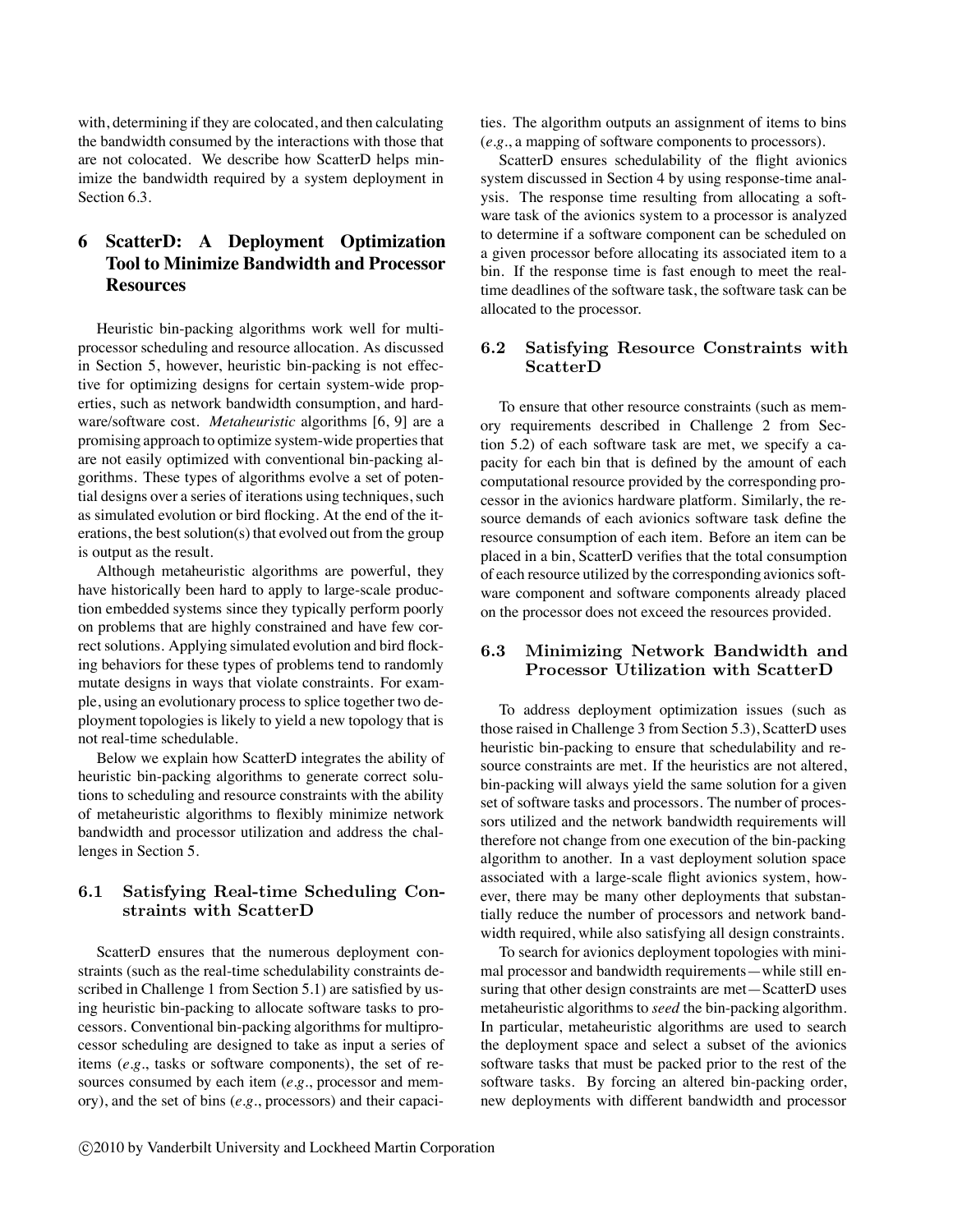

**Figure 3. ScatterD Deployment Optimization Process**

requirements are generated. Since bin-packing is still the driving force behind allocating software tasks, design constraints have a higher probability of being satisfied. By using metaheuristic algorithms to search the design space and then using bin-packing to allocate software tasks to processors—ScatterD can generate deployments that meet all design constraints while also minimizing network bandwidth consumption and reducing the number of required processors in the avionics platform, as shown in Figure 3.

### **7 Empirical Results**

This section presents the results of configuring the ScatterD tool to combine two metaheuristic algorithms (particle swarm optimization and a genetic algorithm) with binpacking to optimize the deployment of the embedded flight avionics system described in Section 4. We applied these techniques to determine if (1) a deployment exists that increases processor utilization to the extent that legacy processors could be removed and (2) the overall network bandwidth requirements of the deployment were reduced due to colocating communicating software tasks on a common processor.

The first experiment examined applying ScatterD to minimize the number of processors in the legacy flight avionics system deployment, which originally consisted of software tasks deployed to 14 processors. Applying ScatterD with particle swarm optimization techniques and genetic algorithms resulted in increased utilization of the processors, reducing the number of processors needed to deploy the software to eight in both cases. The remaining six processors could then be removed from the deployment without affecting system performance, resulting in the 42.8% reduction shown in Figure 4.

The ScatterD tool was also applied to minimize the bandwidth consumed due to communication by software tasks



**Figure 4. Network Bandwidth and Processor Reduction in Optimized Deployment**

allocated to different processors in the legacy avionics system described in Section 4. Reducing the bandwidth requirements of the system leads to more efficient, faster communication while also reducing power consumption. The legacy deployment consumed  $1.83 \cdot 10^{08}$  bytes of bandwidth. Both versions of the ScatterD tool yielded a deployment that reduced bandwidth by  $4.39 \cdot 10^{07}$  or  $24\%$ , as shown in Figure 4.

### **8 Concluding Remarks**

Optimizing deployment topologies on legacy embedded flight avionics system can yield substantial benefits, such as reducing hardware costs and power consumption. The following are a summary of the lessons we learned applying our ScatterD tool for deployment optimization to a legacy flight avionics system:

#### • **Multiple constraints make deployment planning**